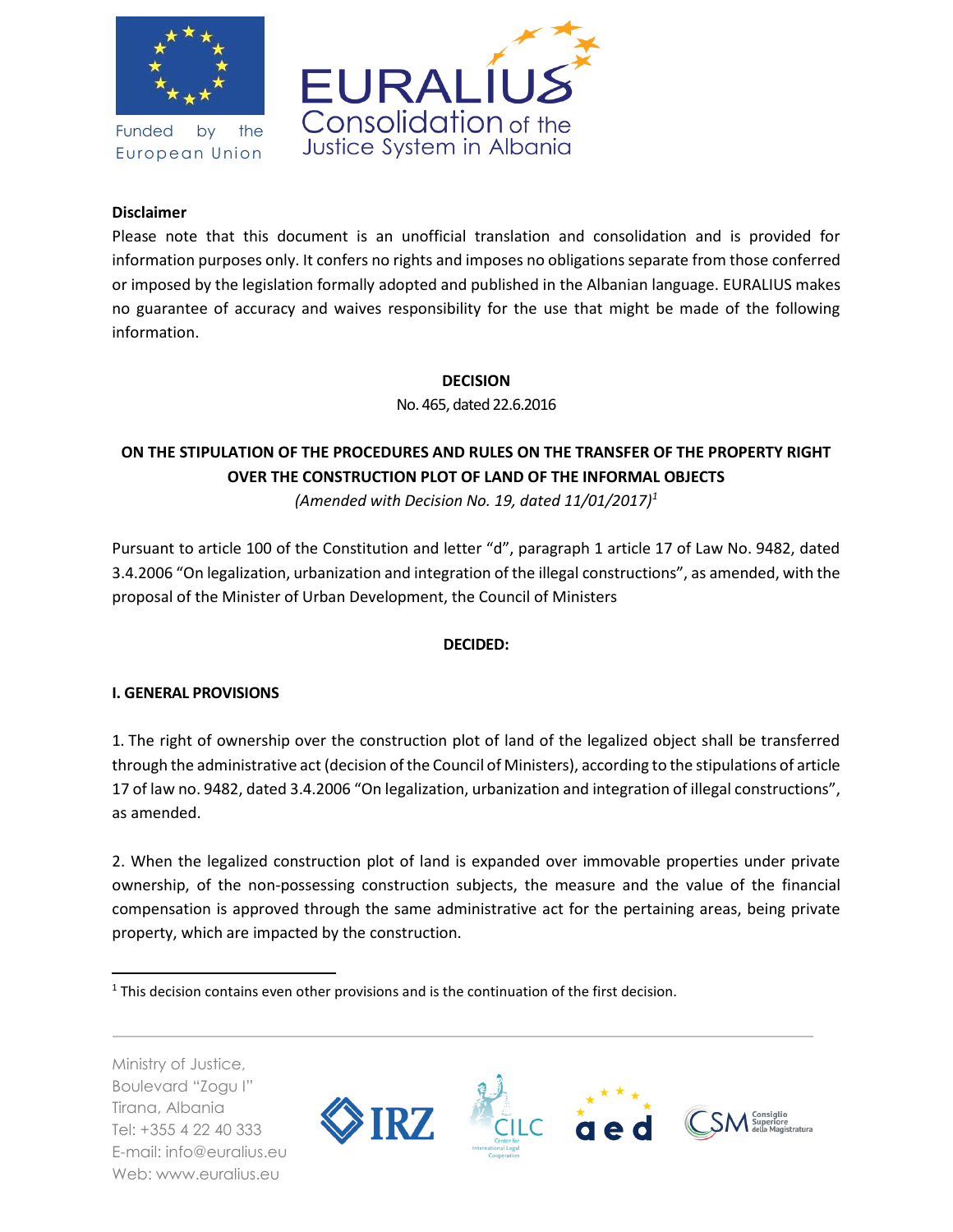

3. The Decision of the Council of Ministers on the transfer of the ownership right and the approval of the financial compensation value for the areas, being private property, impacted by the legalized constructions, is valid for the final registration of the construction plot of land in the immovable property register.

### **II. PROPERTY RIGHT TRANSFER PROCEDURES AND APPROVAL OF THE COMPENSATION VALUE MEASURE**

4. The proposal on the property right transfer and the approval of the financial compensation value shall be prepared by the directorates of ALUIZNI, attached to the ministry responsible for urban development after the approval of the legalization permit. The schematic presentation of the data on the transfer of the ownership right and the financial compensation shall be stipulated upon the instruction of the general director of ALUIZNI.

5. Regarding the drafting of the proposal, the directorates of ALUIZNI are based on the technical documentation (general plan) and on the information for the legal status of the propoerty, despite the property type.

In no case do the stipulations of this decision violate the right of the non-possessing owner of the plot of land for compensation, according to article 15/1, of law no. 9482, dated 3.4.2006 "On legalization, urbanization and integration of illegal constructions", as amended. Providing that after the completion of the procedures, according to this decision, there are ownership claims based on unregistered and earlier titles, then the LIPRO asks ALUIZNI to draft the proposals on the compensation procedures of the nonpossessing owner.

6. The procedures on the transfer of the ownership right and on the adoption of the measure of the financial compensation value are applied even though the construction plot of land belongs to the family members of the owner of the legalized construction or to the persons with a family relation to the owner, except for the case when the property is included in the owner's legal community according to the stipulations of the Family Code.

7. If the owner is a co-owner in the property where the legalized construction is loctaed, the following rules shall be applied for the regulation of the ownership in the construction plot of land:

- a) When the ideal partaining parts of the property, where the legalized construction is found, are not specified, they are presumed as equal (in proportion to the number of all the co-owners);
- b) The possesser's ideal pertaining part is calculated in the area of the construction plot of land. Providing that after this situation, the surface of the construction land is not completed, the transfer of the property in the interest of the possessor shall be carried out for its remaining part, along with the compensation of the other co-owners, according to their ideal parts:

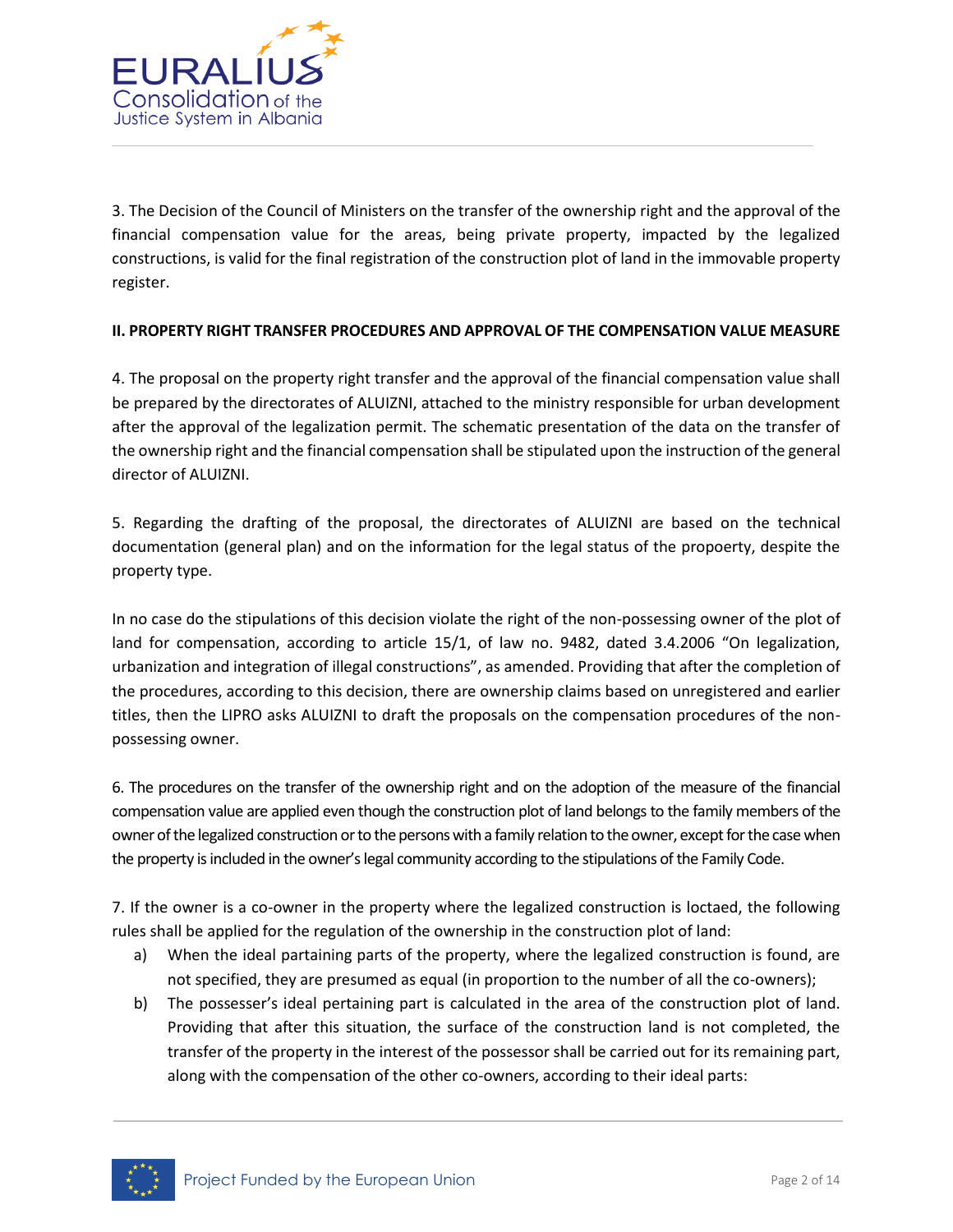

c) The dipsutes about the division of the plot of land and about the measures of the pertaining parts shall be solved by the court.

8. If one of the co-possessors of the legalized construction is the sole owner of the property where the plot of land is located, the co-ownership over the construction plot of land is created, by transferring to the other possessors the other (ideal) pertaining parts of the plot of land. The measure of the financial compensation value for these pertaining parts shall also be approved through the same decision of the Council of Ministers.

The same principle shall be applied even when the owners of the property are some of the co-possessors of the construction.

9. For the cases provided for in paragraphs 6, 7 and 8 of this decision, the parties may realize preliminarily the civil agreements for the regulation of the reports of the ownership in the construction plot of land, which shall be submitted by them to the directorate under the subordination of ALUIZNI or LIPRO, within 60 days from the date of the legalization permit approval. Otherwise, the procedures according to paragraphs 6, 7 and 8 of the decision shall be applied.

10. When the plot of land of the legalized construction expands on the immovable property, which according to the information on the legal status, results to be a "Uncertified owner" (UCO), the property transfer procedures continue in compliance with the stipulations of this decision, in the same way they are used for the "state" properties.

11. *(Amended with Decision No. 19, dated 11/01/2017)* With regard to the side extensions which are beyond the construction permit, approved by the responsible authority, the procedures for the transfer of the ownership right and the approval of the measure of the financial compensation value shall be applied only when the construction site trail is exceeded beyond the specification in the documentation of the respective permit or when the legal condition of the construction site ownership has changed.

12. The mortgage with a burden on the construction plot of land does not hamper the transfer of the ownership right and the approval of the measure of the financial compensation value. The mortgage creditor has a guarantee right over the financial compensation amount. The guarantee right shall be reflected in the decision of the Council of Ministers, in a special section, for the enforcement of the decision by the PTA. The PTA shall be compelled to specify the amount of the financial compensation in a special bank account. This amount cannot be made available for the beneficiary subject or for the third parties without the approval or the agreement of the creditor.

13. When the legalized construction is constructed on the property under the ownership of the third parties, sequestered according to article 560 of the Civil Procedure Code, ALUIZNI notifies the judicial

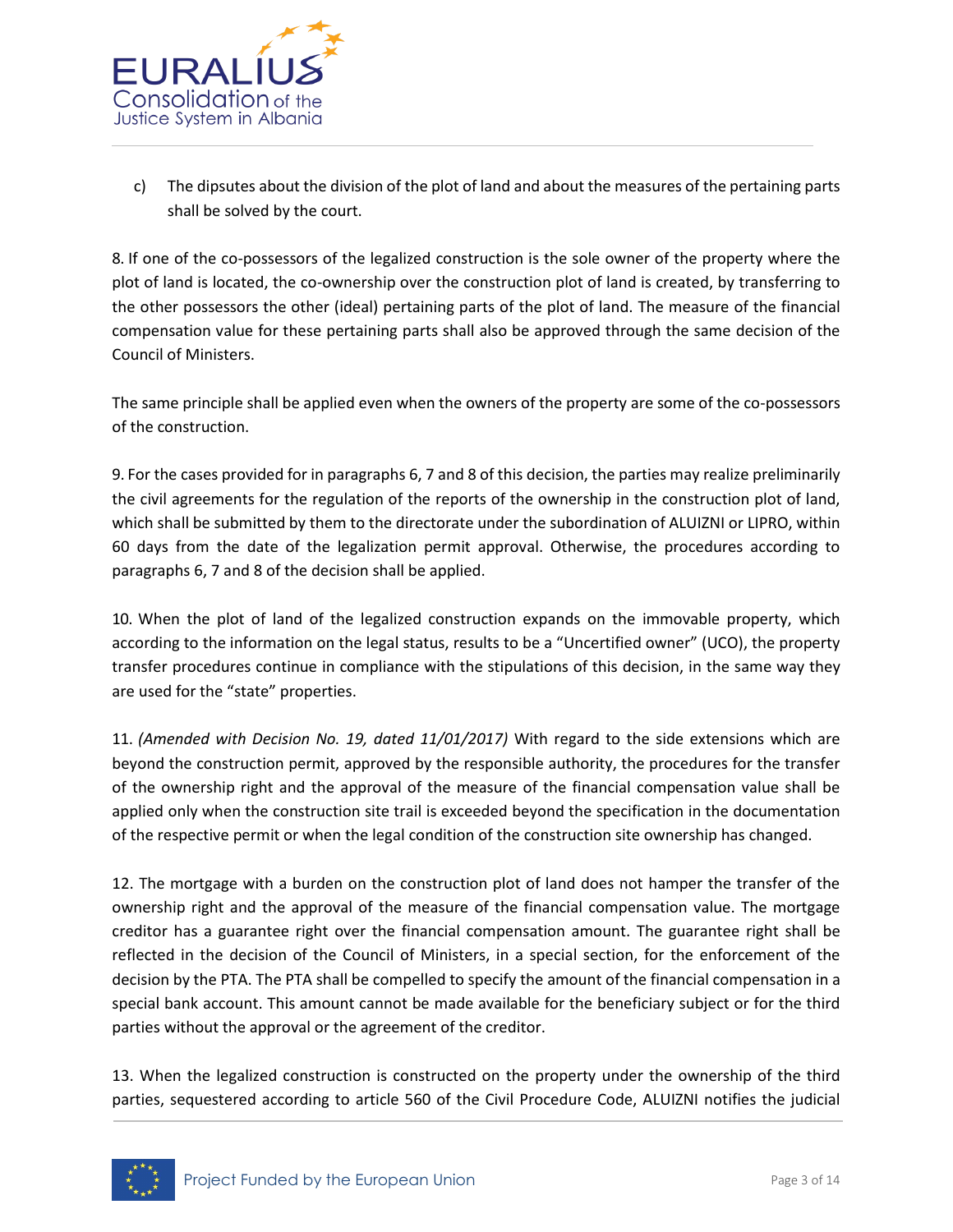

enforcement agent to continue with the mandatory execution on the financial compensation amount, according to part IV, title II, chapter IV of this Code.

The procedures for the transfer of the property right and the financial compensation continue after the confirmation within 30 days by the enforcement agent.

The notes on the mandatory execution on the financial compensation amount are reflected at the special section of the decision of the Council of Ministers. The Property Treatment Agency shall be compelled to specify this amount in a special bank account and it may be made available for the beneficiary subject (debtor) prior to the finalization of the mandatory execution procedure.

If the enforcement officer does not confirm within 30 days or claims the suspension of the procedures of the property transfer and compensation, the directorate of ALUIZNI notifies the minister of Justice about the commencement of the disciplinary proceeding.

14. In the case of the third parties' rights (rent, emphyteusis, usufruct, etc.), the same rules like the ones of paragraph 12 of this decision shall be applied.

15. When there is a limitation on the property, according to articles 59 and 75, paragraph 2 law no. 33/2012 "On the registration of the immovable properties", as amended, for the reasons related to the validity of the ownership title, the financial compensation amount shall be determined by the Property Treatment Agency in a special bank account and cannot be used by the beneficiary subject without solving the limitation cause through judicial ways. In these cases, the limitation shall be reflected in the Decision of the Council of Ministers, in a special section, for the enforcement of the decision by the Property Treatment Agency.

In spite of what is mentioned above, in no case do the limitations hamper the transfer of the ownership right and the approval of the measure of the financial compensation value.

16. The situation of the overlapping of the titles does not hamper the procedures, according to this decision. The overlapping in the construction plot of land shall be dismissed upon the entry into force of the decision of the Council of Ministers which approves the transfer of the ownership right and the value and the measure of the financial compensation. In these cases, the financial compensation shall be approved without specifying the beneficiary subject of this compensation, reflecting the fact of the overlapping of the titles in the special section of the Decision of the Council of Ministers.

For the enforcement of this paragraph, the Property Treatment Agency shall be compelled to determine, in a special bank account, the approved amount of the financial compensation. It is provided to the subject who will result to be the winner, after the solution through judicial ways of the dispute about the rights on this amount among the owners of the titles, which would create overlapping.

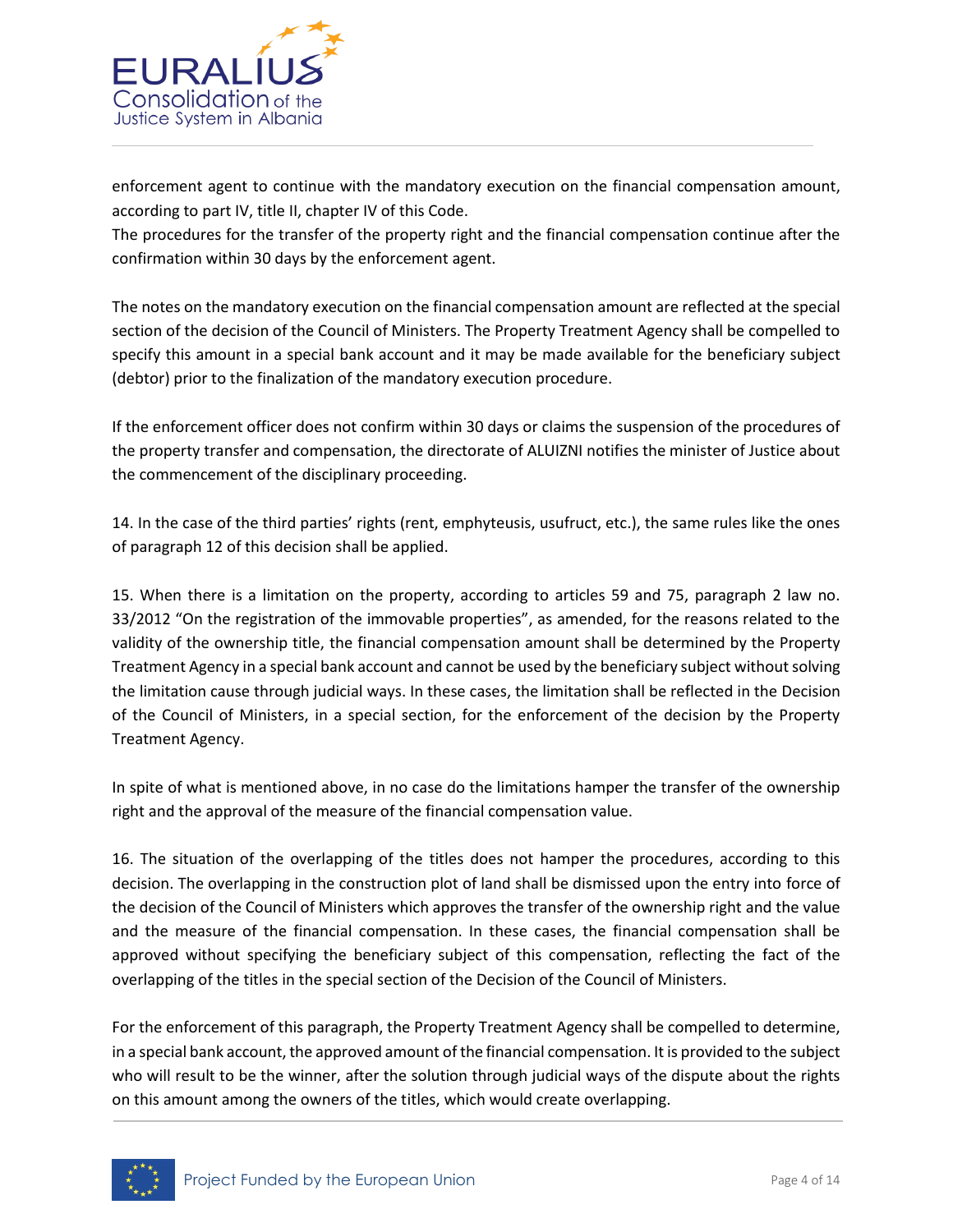

17. For the plots of land of the legalized constructions, which are within the former military territories or objects under the administration responsibility of the Ministry of Defence, before ALUIZNI starts the procedures of the ownership transfer, it submits a request for a proceeding to the Minister of Defence. In accordance to this request, when the territories shall not remain with the Armed Forces, the Ministry of Defence, within 30 days, starts the procedures for the reflection of the changes in the inventory of the state immovable properties and/or the change in the administration responsibility.

For the former military territories or objects which are not under the administration responsibility of the Ministry of Defence or for other territories under the administration responsibility of the central institutions, the draft-decision of the Council of Ministers on the transfer of the property right shall be transmitted for coordination to these institutions. The stipulations on the change/dismissal of the administration responsibility shall be reflected in the decision of the Council of Ministers, in a special section. Pursuant to the individual decision, the respective changes shall be made in the inventory of the state immovable property.

18. The procedures for the transfer of the property right on the plot of land of the legalized object, according to this decision, shall be applied even for the cases when:

- a) the legalized construction is located within or in a functional relation with the surface of the yard that is being used, according to decision no. 578, dated 29.8.2012, of the Council of Ministers "On the determination of the procedure of the transfer in ownership of the yards that are being used", as amended;
- b) the legalized construction is located within or in a functional relation with the plot of land of the objects constructed before 10.8.1991, for which no acts on receiving the ownership are possessed, according to decision no. 608, dated 5.9.2012 of the Council of Ministers "On the determination of the procedure for the transfer of the immovable property ownership, constructed up to 10.8.1991, of their functional plot of land, when no acts on receiving the ownership are possessed, as well as for their registration", as amended.

In these cases, the price of the construction plot of land, the ways and the other rules of payment shall be applied according to the legislation for the legalization of illegal constructions.

19. The request for the approval from the competent municipality, according to paragraph 2, article 15/1 of law no. 9482, dated 3.4.2006 "On legalization, urbanization and integration of the illegal constructions", as amended, shall be submitted by the directorates under the subordination of ALUIZNI, before the approval of the decision of the Council of Ministers for the transfer of the ownership right and the measure of the financial compensation value. This request is submitted for all the construction plots of land at the properties transferred under the ownership of the municipality, within the territory of the constituent administrative unit.

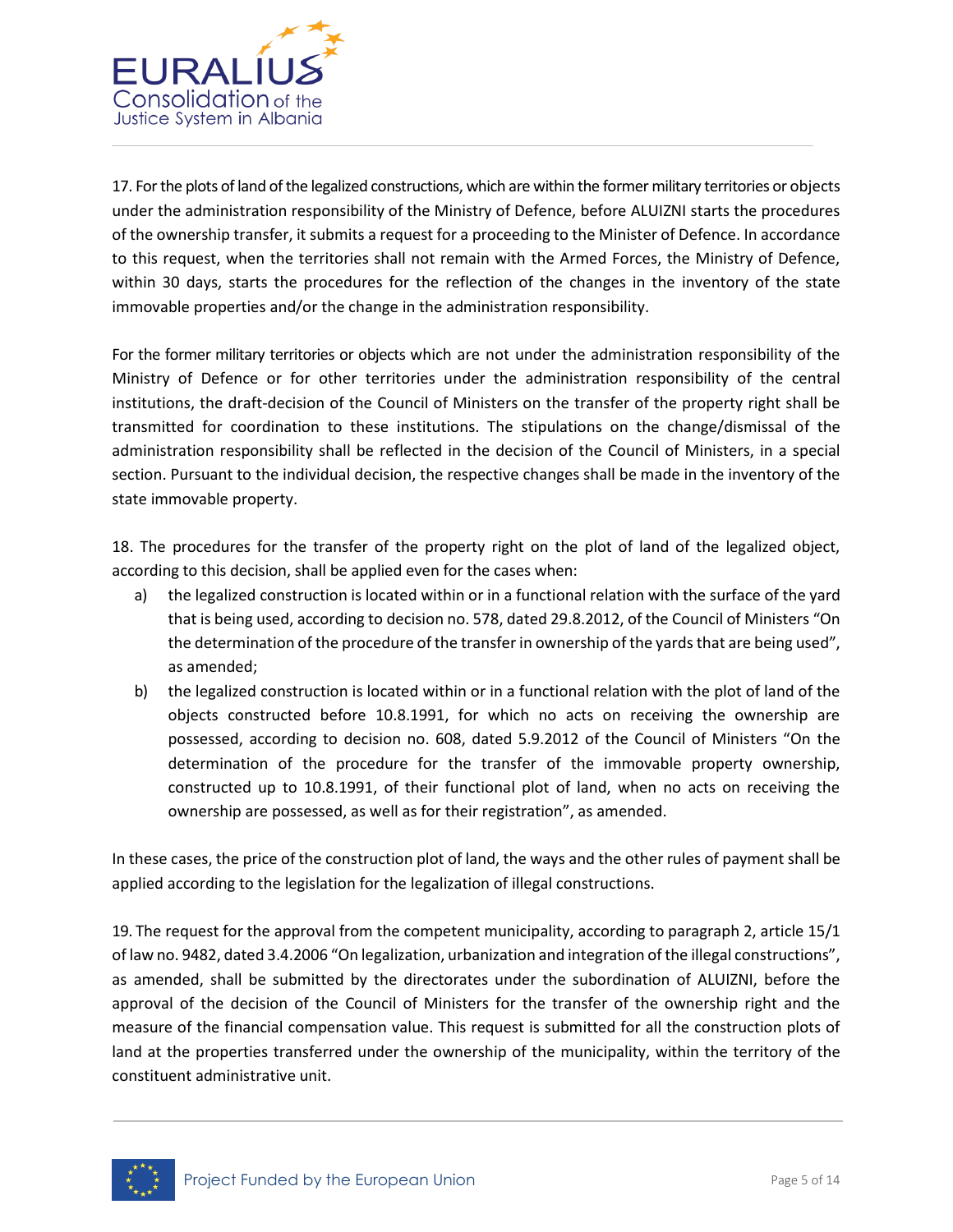

The request is reviewed by the municipal council which shall decide on the approval of alienation, by selecting the properties (or their parts) out from the inventory of the properties of the municipality.

20. The plots of land of the legalized constructions, which are "possessed according to a legal, unregistered act" shall not be subject to the transfer of the ownership rights, in compliance with the stipulations of article 16 of law no. 9482, dated 3.4.2006 "On legalization, urbanization and integration of the illegal constructions", as amended.

21. If the consoles (the construction volumes supported only on one side) are projected in the pavements, these surfaces are not subject to the procedures of the ownership transfer.

22. For the constructions of the type "extension in the height", at the registered block of flats, when the possessor of the extension is not the owner of the construction unit in the existing object, the transfer of the ownership right shall be carried out for the ideal pertaining part that is transferred to the possessor in the common space (under mandatory co-ownership) as well as the compensation of the other inhabitants, according to the procedures of this decision.

After the approval of the respective decision of the Council of Ministers, the LIPRO enforces the stipulations of paragraph 25 of decision no. 1095, dated 28.12.2015 of the Council of Ministers "On the determination of the rules of work coordination between ALUIZNI and the CIPRO as well as the procedures or the limitations which are enforced for the registration of the legalized properties".

## **III. SPECIAL REGULATION ON THE ADOPTED DECISIONS ON THE TRANSFER OF THE RIGHT OF OWNERSHIP/FINANCIAL COMPENSATION AND THE FINAL PROVISIONS**

23. Regarding the decisions of the Council of Ministers, adopted before the entry into force of this decision, the transfer of the right of ownership is valid without necessarily signing the contract. When the legalization permit has not been issued yet, the procedures of the ownership transfer shall be considered to be completed at the moment of the approval of the permit.

The final area of the parcel, for which the ownership title is won and registered, is the one stipulated in the legalization permit, according to the accompanying general plan.

24. When the rights on the informal construction have been transferred earlier, through the legal-civil actions, realized after the adoption of the transfer of the ownership right, the directorate of subordination of ALUIZNI shall prepare the proposal on the change of the respective decision of the Council of Ministers before the construction is legalized.

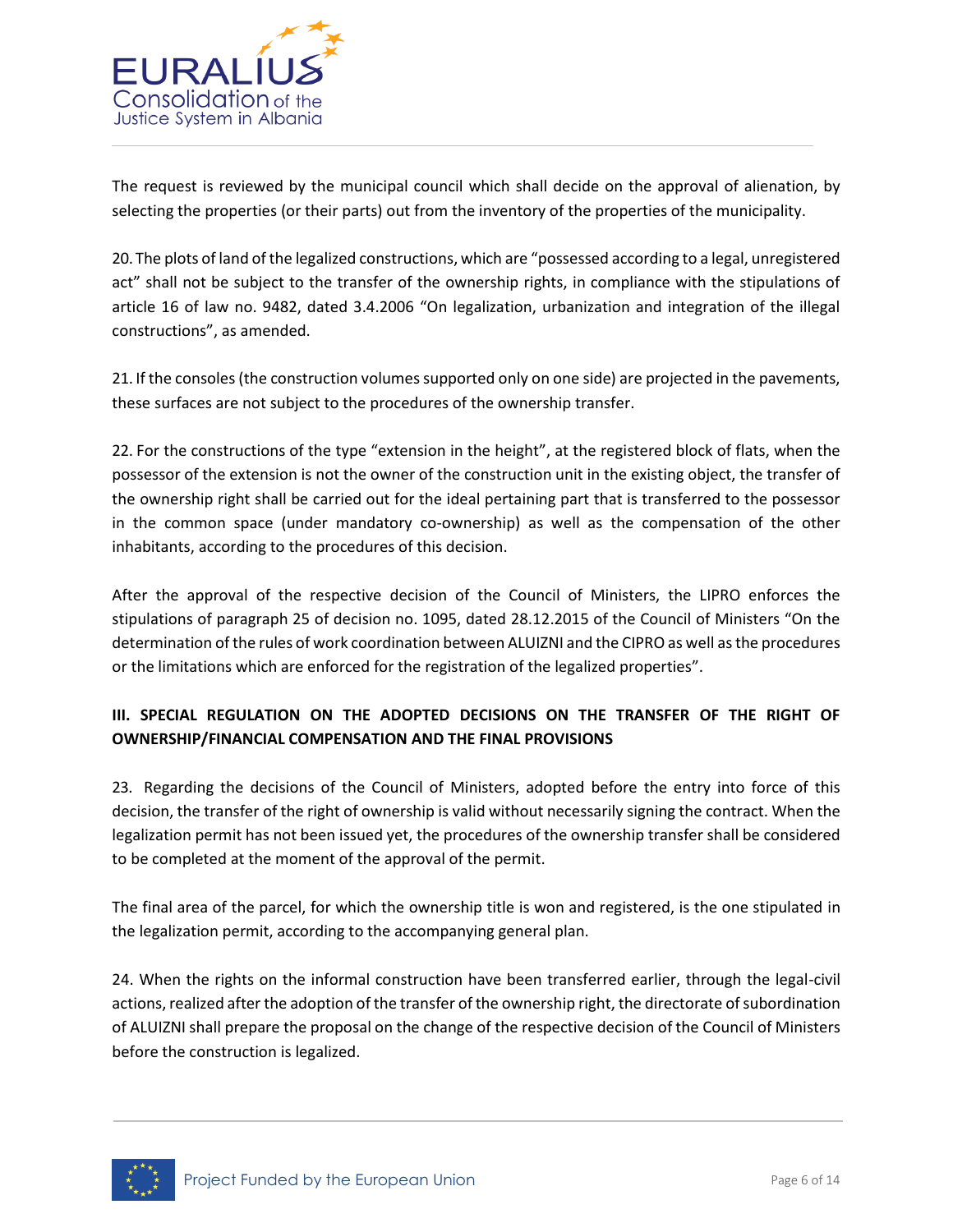

25. The decisions of the Council of Ministers, adopted before the entry into force of law no. 50/2014, "On some amendments and addenda to law no. 9482, dated 3.4.2006, "On Legalization, urbanization and the integration of illegal constructions", as amended, which have transferred the ownership right on the construction parcel, are not reviewed for the implementation of the limitations of the plot of land, according to paragraph 1, article 17, law no. 9482, dated 3.4.2006 "On legalization, urbanization and integration of the constructions without permit", as amended.

26. When the amendment of the decisions of the Council of Ministers, which stipulate the measure and the value of the financial compensation, is necessary, the following rules are applied:

- a) In the case of the reduction of the area for compensation, of the correction of the list with the names of the co-owners and the numbers of the property or cadastral zone, the price that will be used for the calculation of the financial compensation value shall be the one that has been used at the initial decision of the Council of Ministers;
- b) In the case of the enlargement of the measure (of the area) of compensation for the same property, the price that will be used for the part of the additional area, shall be the one determined based on the value of the property, adopted upon the decision of the Council of Ministers into force at the moment of the change.

27. After this decision enters into force, ALUIZNI shall carry out the procedures of the transfer of the ownership right and of the adoption of the measure of the financial compensation for the construction parcels, which are found in agricultural lands, gained through the acts of taking the land in ownership (ATPO), after the implementation of the provisions of decision no. 994, dated 9.12.2015 of the Council of Ministers "On the procedure of the registration of the acts of taking the property in ownership", as amended, if it is the case.

When the ATPO results to be registered after ALUIZNI submits the request for information on the legal status, LIPRO shall immediately start the procedures provided for in the abovementioned decision, for the verification of the ownership title over the agricultural land, in case this verification has not been carried out earlier.

28. With regard to the construction parcels that lie in the properties of third parties, for which the transfer of the ownership right has been approved, ALUIZNI shall, within 6 months from the entry into force of this decision, prepare the proposals for the adoption of the measure and the value of the financial compensation of the non-possessing owners, after the legalization permit is approved in favour of the owners of the informal constructions.

29. In any case, up to the completion of the procedures on the transfer of the ownership right and/or compensation of the non-possessing owners or the regulation of the ownership over the construction

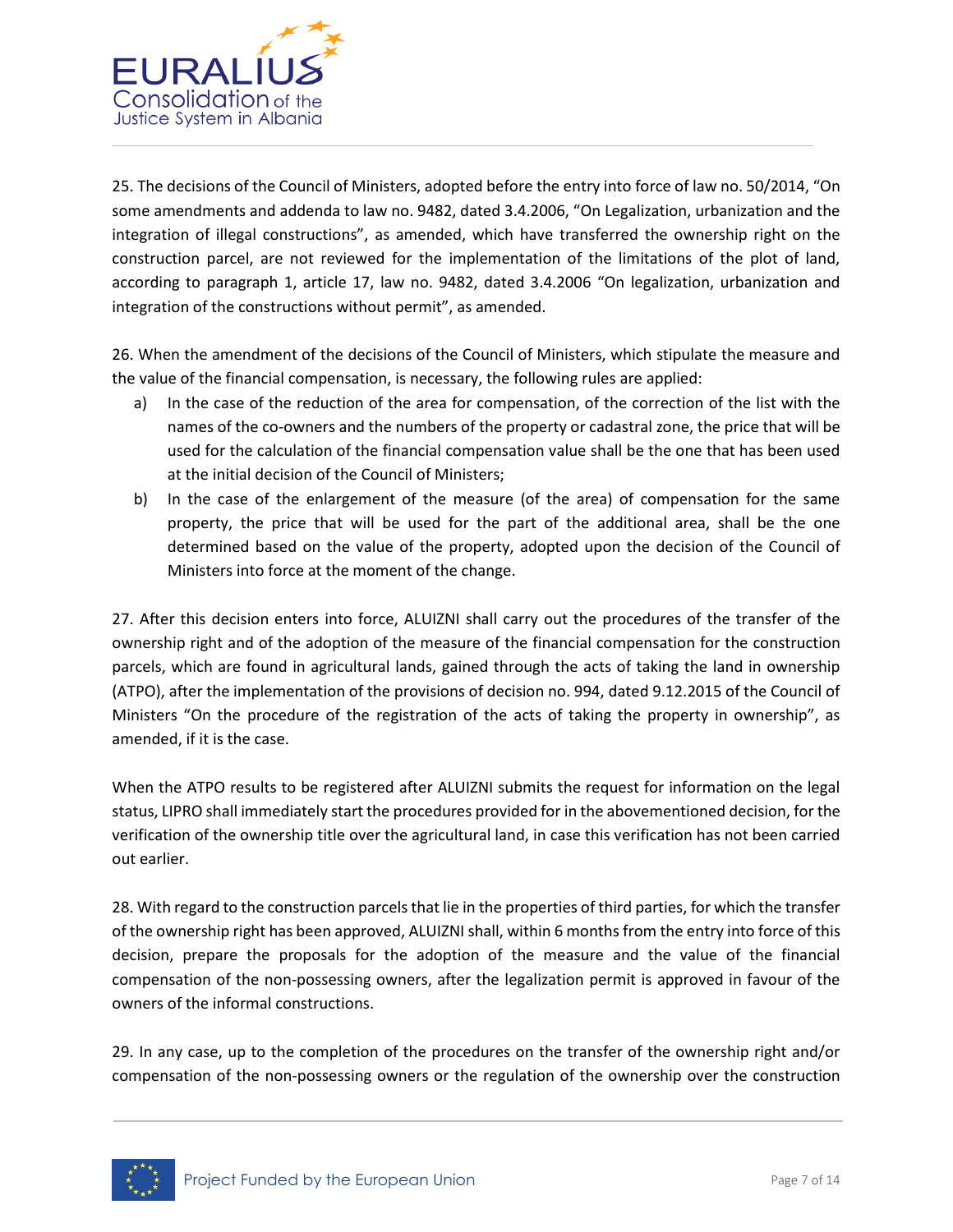

parcel through legal-civil or judicial ways, the legalized construction remains registered according to paragraph 14 decision no. 1095, dated 28.12.2015 of the Council of Ministers.

30. The Ministry of Urban Development, the Ministry of Justice, the Ministry of Defence, the Agency of Legalization, Urbanization and Integration of Informal Zones/Constructions, the Central Office of Immovable Property Registration shall be responsible for the enforcement of this decision.

This decision enters into force on July 15, 2016.

PRIME MINISTER **Edi Rama**

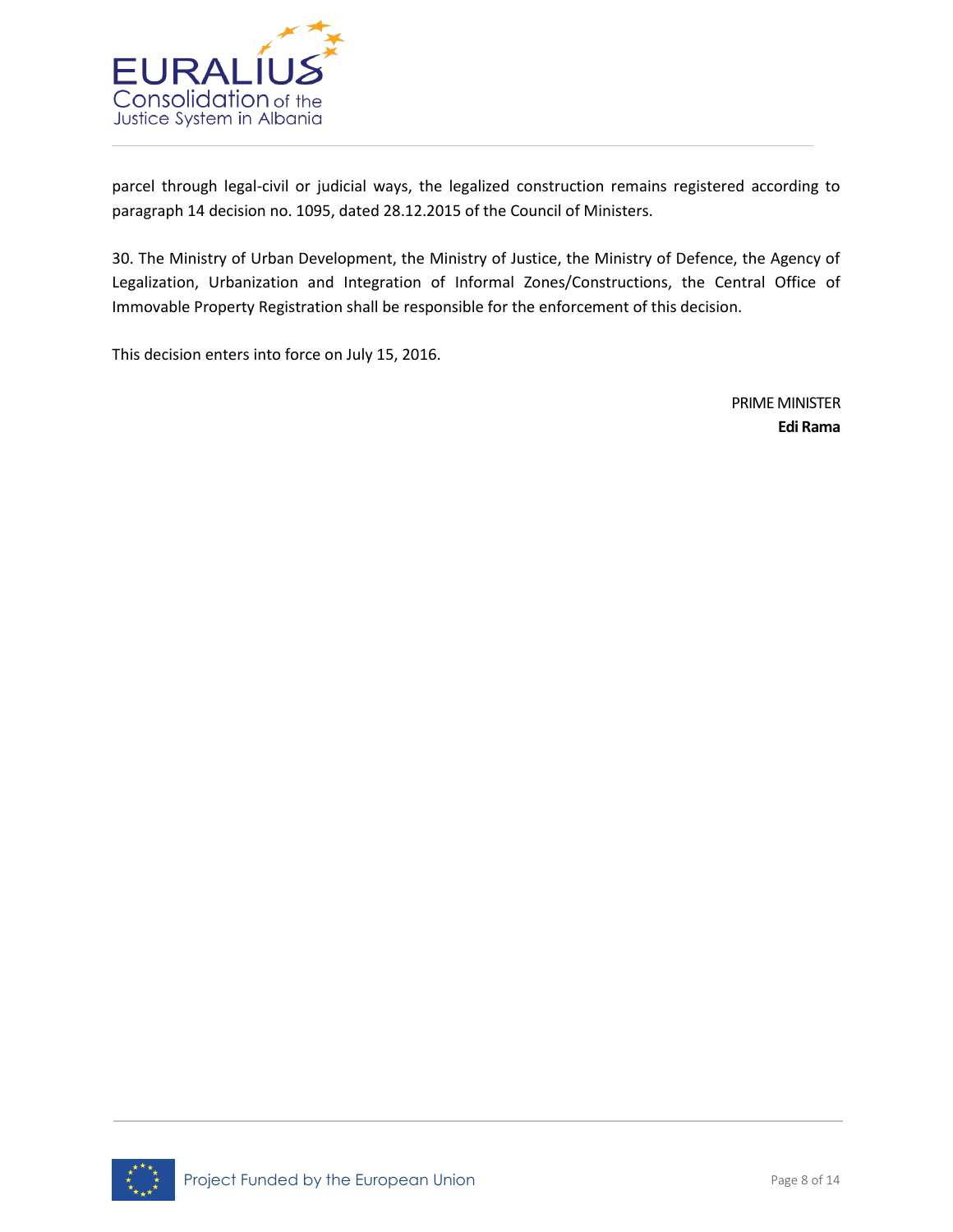

## **DECISION No. 19, dated 11.1.2017**

# **ON THE STIPULATION OF THE LEGALIZATION RULES OF THE OBJECTS WITH A CONSTRUCTION PERMIT, WITH SIDE EXTENSIONS/EXTENSIONS ON THE HEIGHT OR WITH CHANGES OF THE FUNCTION OF THE SPACES AND OF THE ILLEGAL MULTI-STOREY OBJECTS PROJECTED FOR THE TRANSFER OF THE OWNERSHIP RIGHT OR THE LEASE**

Pursuant to article 100 of the Constitution and of articles 36 and 43/1 of law no. 9482, dated 3.4.2006, "On legalization, urbanization and integration of the illegal constructions", as amended upon the proposal of the Minister of Urban Development, the Council of Ministers

### **DECIDED:**

## **I. LEGALIZATION IN FAVOUR OF THE POSSESSORS OF THE OBJECTS WITH A CONSTRUCTION PERMIT, WHERE SIDE EXTENSIONS/EXTENSION ON HEIGHT OR CHANGES OF THE SPACE FUNCTIONS HAVE BEEN CARRIED OUT**

1. The legalization procedures of the object with a construction permit, where side extensions and/or extensions on the height or the change of the function of the spaces have been done, are carried out in favour of the possessors (as the applicants or the owners of the plot of land, according to the contracts of the order/entrepreneurship or act-agreement) in the following cases:

- a) The subject who constructs/investor is under the conditions of article 99 (or 187) of law no. 9901, dated 14.4.2008 "On Commercial Companies" as amended, or
- b) The subject who constructs/investor does not submit within 30 (thirty) days from the notification date the documentation required officially by ALUIZNI according to law no. 9482 dated 3.4.2006 "On legalization, urbanization and integration of the illegal constructions", as amended, or does not settle within the same time limit, the financial obligation according to article 43 of the same law. This includes the case when the subject results with a suspended activity for at least 1 year, according to the information administered by the National Centre of Business; or
- c) The subject who constructs/investor has not submitted an application for legalization up to the date when this decision enters into force.

2. When the conditions of paragraph 1, of this decision, are met, the directorates of ALUIZNI continue with the legalization in favour of the owners of the apartments or of the premises with a social-economic function, hereinafter referred to as "individual units", according to the procedures provided for in this decision.

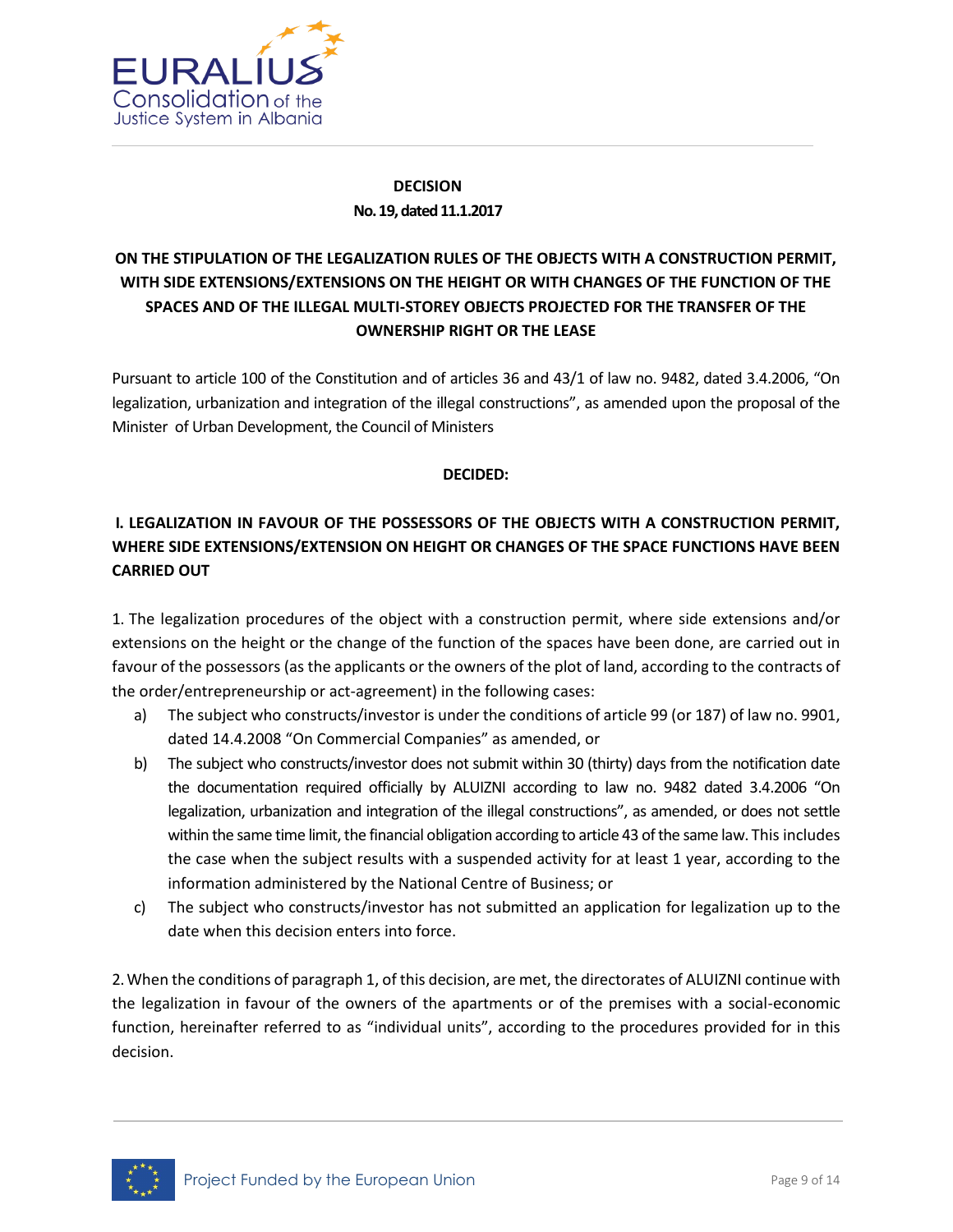

3. The directorates of subordination of ALUIZNI, after carrying out the procedures of the identification in the field, draft the lists of the owners of the individual units and display them on the official webpage of ALUIZNI in the premises of the directorates and of the objects that shall be subject to the process of legalization as well as at the local governance units.

4. The legalization and the registration for the objects that are treated according to this chapter, depending on the legal status, shall be carried out in two phases:

- a) The adoption of the legalization permit for the main object (according to the project adopted by the competent body) along with the side extensions and the extensions on the height, carried out and declared by the constructing subjects and their registration at the LIPRO on behalf of ALUIZNI;
- b) The adoption of the legalization permit for the side extensions and/or the extensions on the height carried out and declared by the possessing subjects themselves.

5. Only the extensions which exceed the construction permit shall be subjects to the qualifying criteria provided for in decision no. 280, dated 14.2.2015 of the Council of Ministers "On the determination of the criteria, procedures and documentation applicable for the qualification of the illegal constructions, side extensions and/or the extensions on the height, in the legal constructions". Providing that the extension is found under the conditions of the exclusion from legalization, only the main object is legalized and registered.

6. The possessors of the individual units shall submit within 30 (thirty) days from the date of the public announcement, according to paragraph 3 of this decision, the documentation which proves the legal-civil relation with the constructing/investing subject. The adoption of the legalization permits for the individual units in favour of the possessors shall be carried out after the application of the procedure stipulated in letter "a" paragraph 4 of this decision.

7. If the object with a construction permit - where some side extensions and/or extensions on the height have been carried out or where the function of the spaces has changed - has been set up in a private plot of land, the owners of the plot of land benefit the respective parts in the main object and in the extensions carried out by the constructing/investing subject, in compliance with letter "c" article 37, law no. 9482, dated 3.4.2006 "On legalization, urbanization and integration of the illegal constructions", as amended.

8. The individual units, for which no contract of ownership/entrepreneurship or act-agreements have been signed, are legalized on behalf of the constructing/investing subject, except for the ones which belong to the owner of the plot of land according to the second paragraph, letter "c" article 37 of law no. 37 of the abovementioned law. In the cases of letter "a" paragraph 1 of this decision, when there are no claims from third parties on the individual unit, it is legalized in favour of the state.

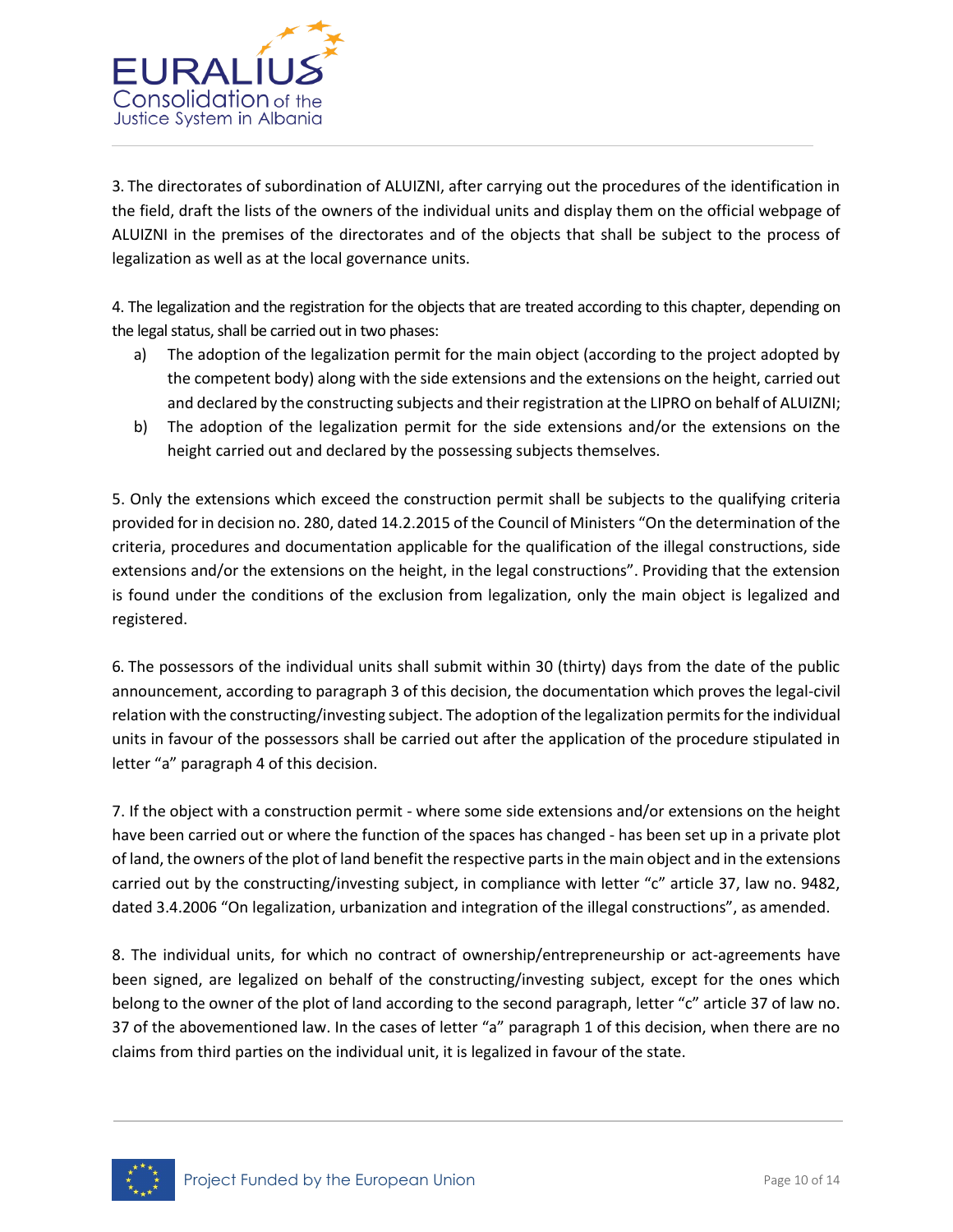

9. In the cases of the mandatory execution, the stipulations of paragraphs 8/3 up to 8/7 of decision no. 280 dated 1.4.2015 of the Council of Ministers "On the stipulation of the criteria, procedures and documentation applicable for the qualification of the illegal constructions, the side extensions and/or the extensions on the height in the legal constructions", as amended, shall be applied on the object or on the individual units.

In any case, the mandatory execution, which is related to the properties of the constructing/investing subject, cannot get extended on the individual units of the possessors or on the extensions realized and declared by them.

10. Providing two or more people have ownership claims for the same individual unit, the dispute is solved by the court. The legalization procedures shall be suspended only for the individual unit which is the object of the dispute, upon the submission of the judicial certification from the interested party or upon a judicial decision on the lawsuit measure. These procedures resume in compliance with the final judicial decision submitted by the interested subject.

11. According to this chapter, the legalization procedures are not hindered by the contractual obligations which may exist between the possessors and the constructing/investing subject regarding the individual units and they do not dismiss these obligations, either.

12. The registration of the individual units and of the pertaining part of the co-ownership shall be carried out according to the legalization permit. For this purpose, the procedures provided for in decision no. 1095 dated 28.12.2015, of the Council of Ministers "On the determination of the rules on work coordination, between ALUIZNI and CIPRO and of the procedures or limitations that are enforced for the effect of the registration of the legalized properties" shall be enforced. The possessors of the individual units, apart from the payment of the registration fee for these units jointly pay even the registration fee of the object in general according to letter "a" paragraph 4 of this decision.

13. The act on the constructive stability of the object in general, according to article 37 law no. 9482 dated 3.4.2006 "On legalization, urbanization and integration of the illegal constructions", as amended, shall be deposited by the possessors of the individual units.

14. With regard to the payment of the service fee by the possessor, paragraphs 2 up to 4/1 of decision no. 860 dated 10.12.2014 of the Council of Ministers "On the determination of the mode of the collection and administration of the incomes for illegal constructions and the applicable values for legalization", as amended, shall be applied.

15. The penalties, according to article 43 of law no. 9482 dated 3.4.2006 "On legalization, urbanization and integration of illegal constructions", as amended and the tax obligations, provided for by articles 11

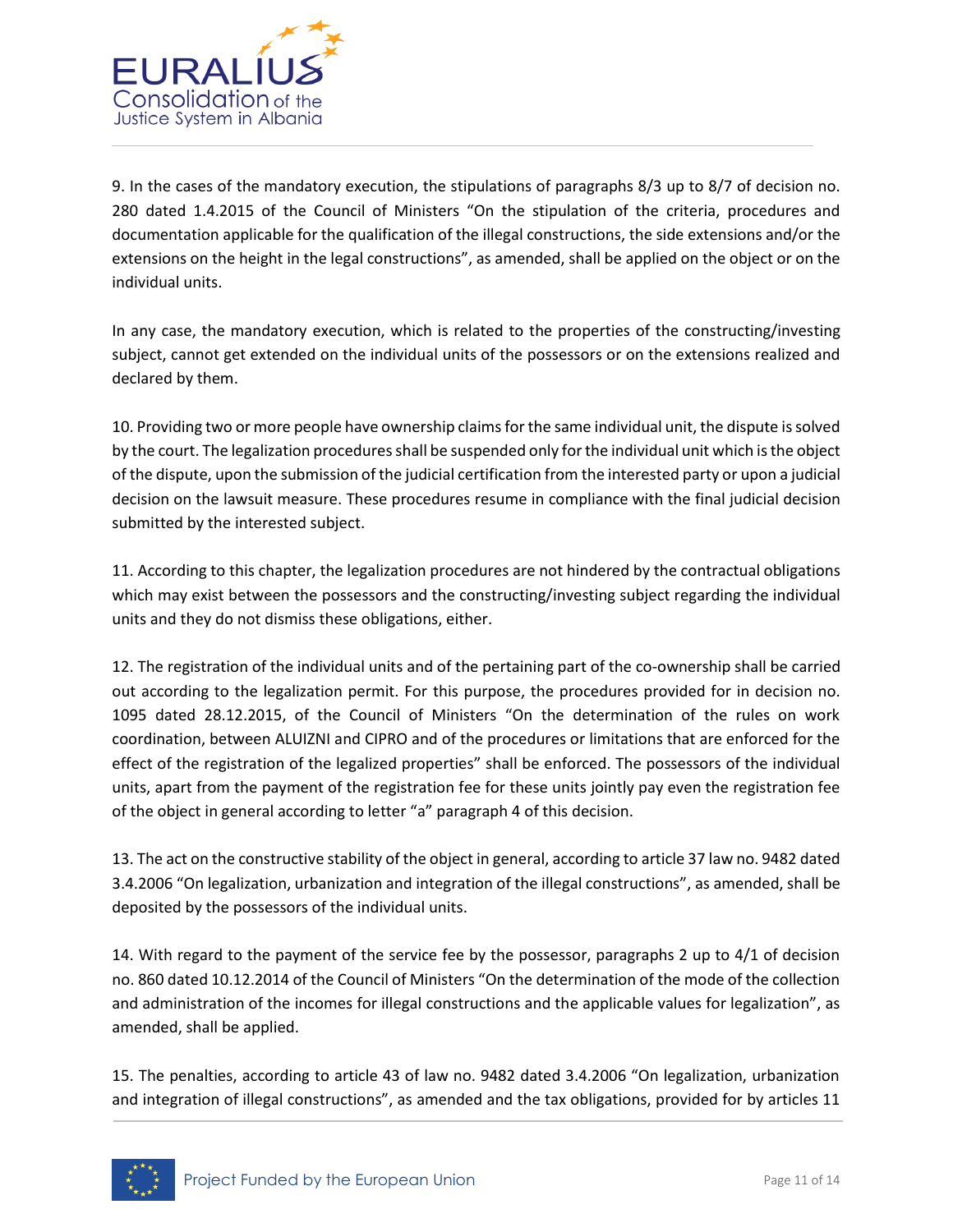

and 20 of law no. 8438, dated 28.12.1998 "On income tax", as amended, shall be borne by the constructing/investing subject and do not hamper the legalization in favour of the possessors, according to this chapter.

The penalties shall be calculated by the directorate of ALUIZNI and shall be notified to the General Directorate of Taxes. If the subject is subject to the bankruptcy procedures, they shall be notified even to the person in charge of the liquidation of the trade company and to the Agency of Bankruptcy Supervision.

Tax obligations shall be borne by the constructing subject even though the transfer of the ownership right over the individual units shall be carried out by ALUIZNI through the legalization permit. According to this point, ALUIZNI transmits to the General Directorate of Taxes the necessary information and documentation for the evaluation of tax obligations.

The payment for the tax regarding the impact on infrastructure does not hamper legalization according to this chapter and shall be carried out in any case by the constructing/investing subject.

16. The cases provided for in letter "a" paragraph 1 of this decision, due to the effect of the obligations of the constructing/investing subject on the payment of the penalty and taxation shall be treated in compliance with the legislation into force by the tax institutions and the ones of the supervision of the trade companies.

### **II. LEGALIZATION ON BEHALF OF THE CONSTRUCTING/INVESTING SUBJECT**

17. Regarding the objects violating the construction permit, which are not treated according to chapter I of this decision, the legalization permit shall be adopted for the constructing/investing subject which results to be such according to the construction permit or for the subject who has won the rights on construction, through:

- a) legal-civil actions (contracts, notary acts) for the transfer of the rights on the object by the investor/constructing subject to another subject;
- b) the final court decision.

18. The legalization shall not be hampered by the tax obligations of the parties, as a result of the activities carried out earlier on the transfer of the rights over the object and it does not dismiss these obligations, either. According to this paragraph, ALUIZNI, at the moment when the legalization permit is sent for registration, transmits copies of the documentation of the practice for the evaluation of the tax obligations to the regional tax directorate.

In the cases when the transfer of the rights over the object has been carried out without a countercompensation, the stipulations of paragraph 9 of the joint instruction of the Minister of Finance and Minister of Justice no. 9, dated 26.2.2008, as amended, shall be applied.

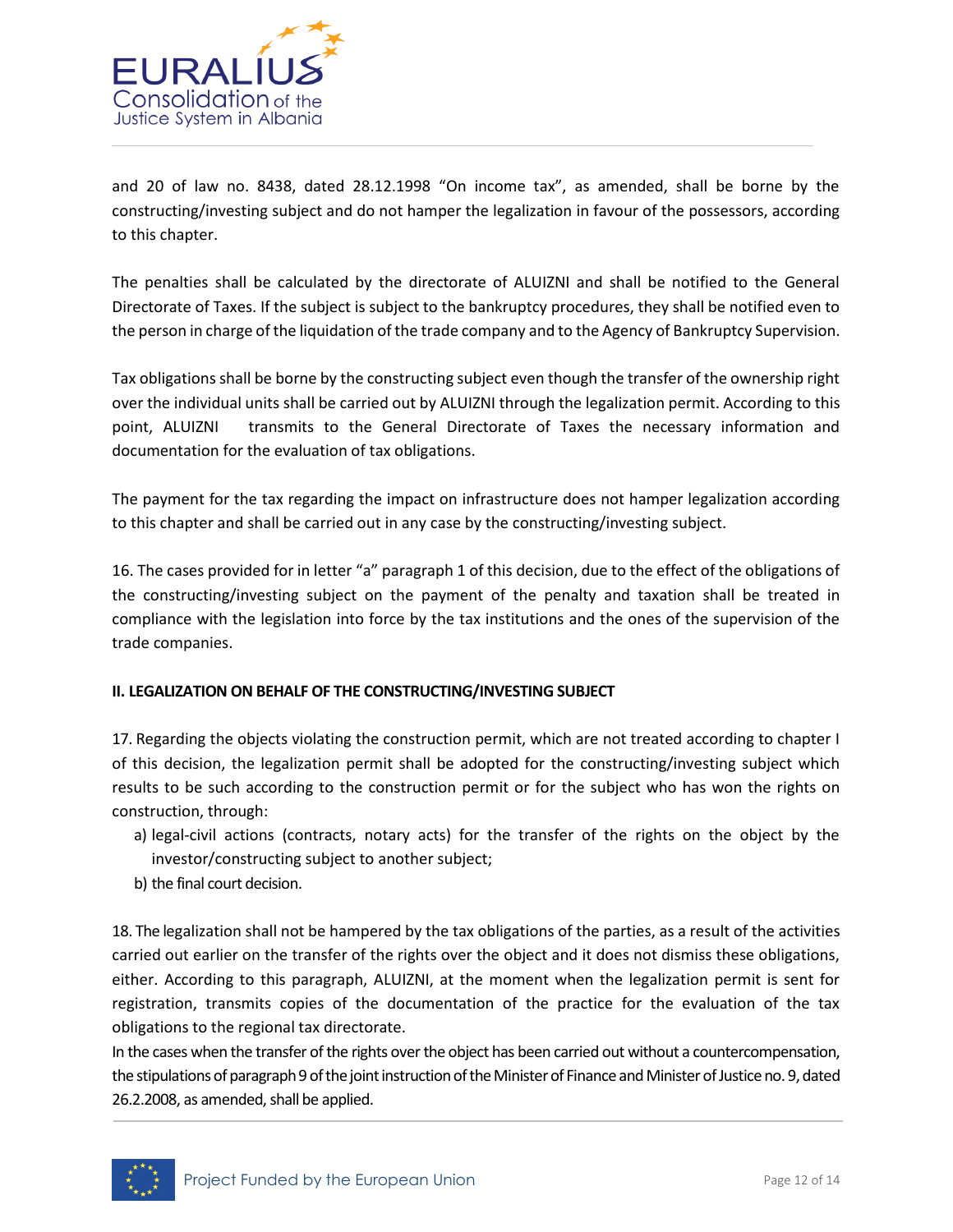

19. The rules stipulated in paragraphs 4, 5 and 9 of this decision shall be applied even for the objects that are legalized according to this chapter.

### **III. LEGALIZATION OF THE ILLEGAL MULTY-STOREY OBJECTS PROJECTED FOR OWNERSHIP TRANSFER OR TO BE RENTED**

20. The identification of the illegal multi-storey (more than 5 floors) constructions to be sold or rented, of the individual units of residence or service shall be carried out by the directorates of ALUIZNI, through the coordination and exchange of information with the local governance units as well as through the procedures of the identification in the field.

21. The subject that has constructed an illegal multi-storey building to be sold and/or rented, shall pay:

- a) the tax of the impact on infrastructure according to law on the local tax system. The procedure that shall be followed for the implementation of this point is the one stipulated in paragraph 5 of decision no. 860 dated 10.12.2014 of the Council of Ministers "On the stipulation of the mode for the collection and administration the incomes for illegal constructions and the for the values applicable for legalization", as amended.
- b) fee on legalization, at the same measure.

The fee on legalization shall be paid by the subject who has set up the construction, at ALUIZNI, within 30 (thirty) days from the date of the notification in writing, following the same procedure as in paragraph 4/1 of decision no. 860 dated 10.12.2014, of the Council of Ministers "On the stipulation of the mode for the collection and administration of the incomes for illegal construction and of the values applicable for legalization", as amended.

22. In case the constructor as well as the residents apply for the legalization of the multi-storey object, the legalization procedures for the object shall be carried out only on behlaf of the constructor. Exceptionally, when the subject, that has set up the construction has transferred the rights over the individual units before the enrtry into force of this decision or when the subject does not complete the necessary documentation for legalization, the procedures shall continue in favour of the residents.

23. When the legalization permit is adopted for the residents of the individual units, they shall pay only the tax of the impact on infrastructure, in compliance with the third provision of paragraph 3 article 27 of law no. 9632, dated 30.10.2006 "On local tax system", as amended.

24. The legal-civil actions of the constructor (being the applicant for legalization), carried out after the entry into force of this decision, on the transfer of rights over the object that is legalized according to this chapter or over the individual units, are not taken into consideration by the directorates of ALUIZNI. An exception from this rule goes for the cases when the legalization procedures are carried out for the possessors of the individual units.